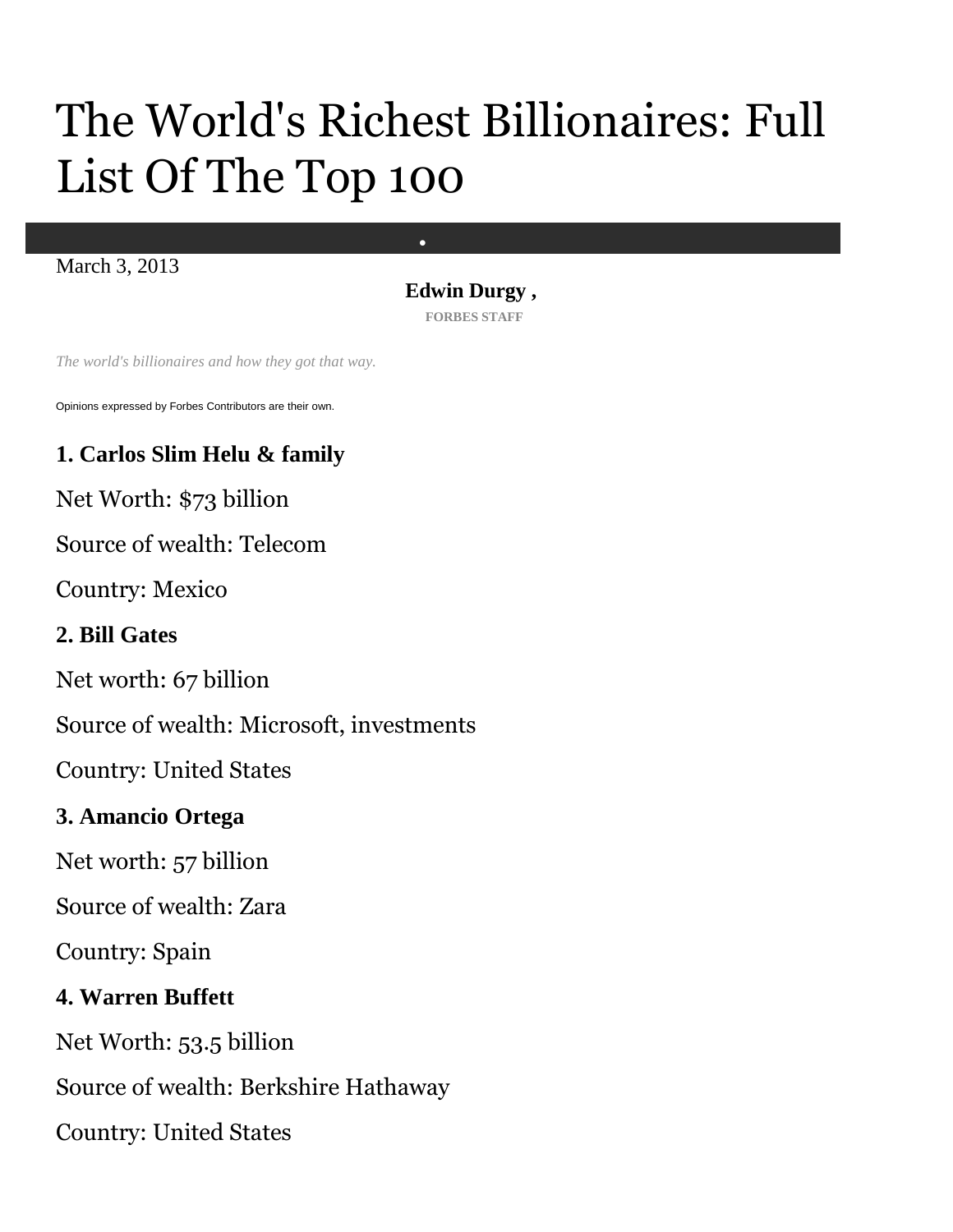#### **5. Larry Ellison**

Net worth: \$43 billion

Source of wealth: Oracle

Country: United States

#### **6. Charles Koch**

Net worth: \$34 billion

Source of wealth: diversified

Country: United States

# **6. David Koch**

Net worth: \$34 billion

Source of wealth: diversified

Country: United States

# **8. Li Ka-shing**

Net worth: \$31 billion

Source of wealth: diversified

Country: Hong Kong

## **9. Liliane Bettencourt**

Net worth: \$30 billion

Source of Wealth L'Oreal

Country: France

## **10. Bernard Arnault**

Net worth: \$29 billion

Source of wealth: LVMH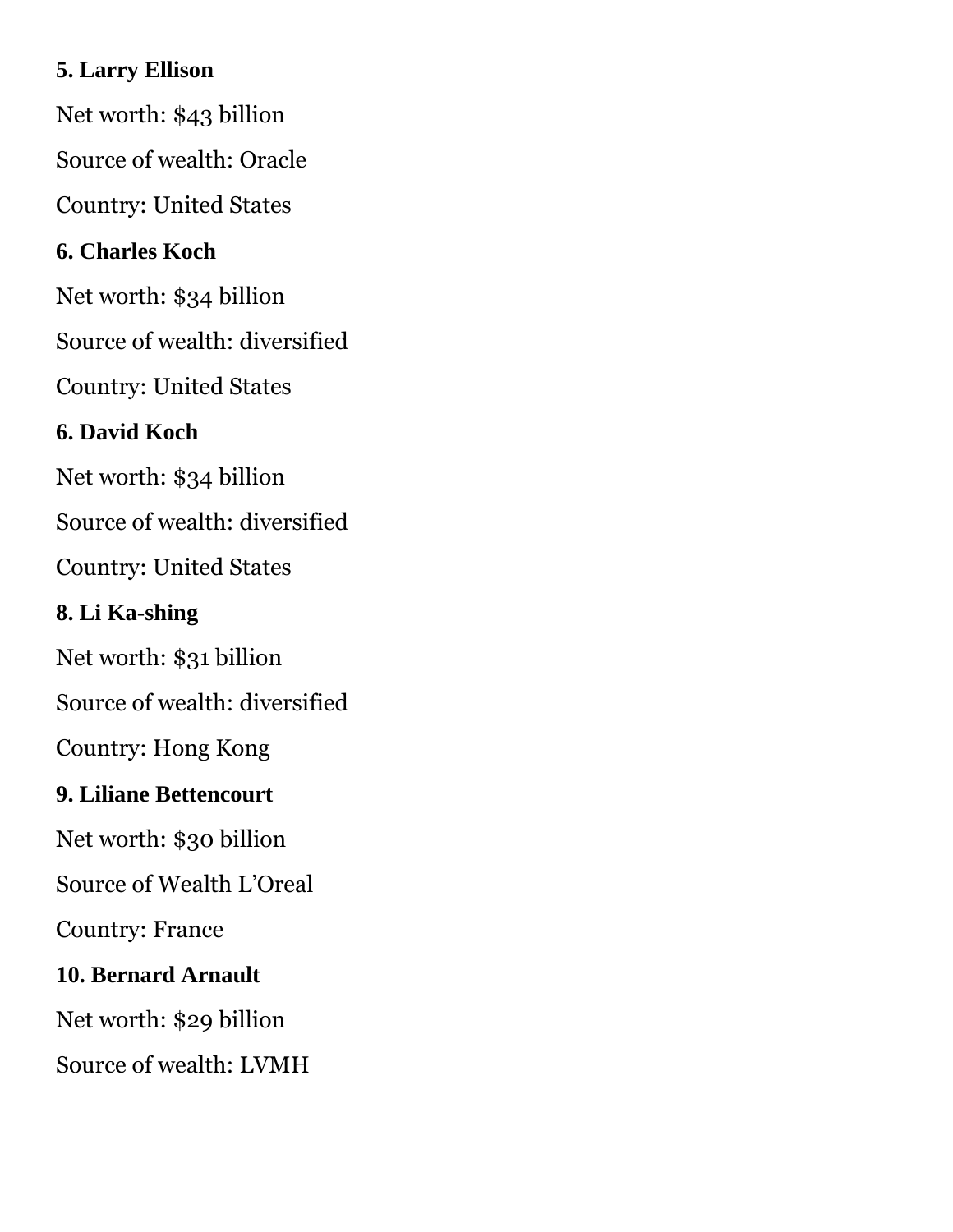## **11. Christy Walton & family**

Net worth: \$28.2 billion

Source of wealth: Wal-Mart

Country: United States

#### **12. Stefan Persson**

Net worth: \$28 billion

Source of wealth: H&M

Country: Sweden

## **13. Michael Bloomberg**

Net worth: \$27 billion

Source of wealth: Bloomberg LP

Country: United States

## **14. Jim Walton**

Net worth: \$26.7 billion

Source of wealth: Wal-Mart

Country: United States

## **15., Sheldon Adelson**

Net worth: \$26.5 billion

Source of wealth: casinos

Country: United States

## **16. Alice Walton**

Net worth: \$26.3 billion

Source of wealth: Wal-Mart

Country: United States

**17. S. Robson Walton**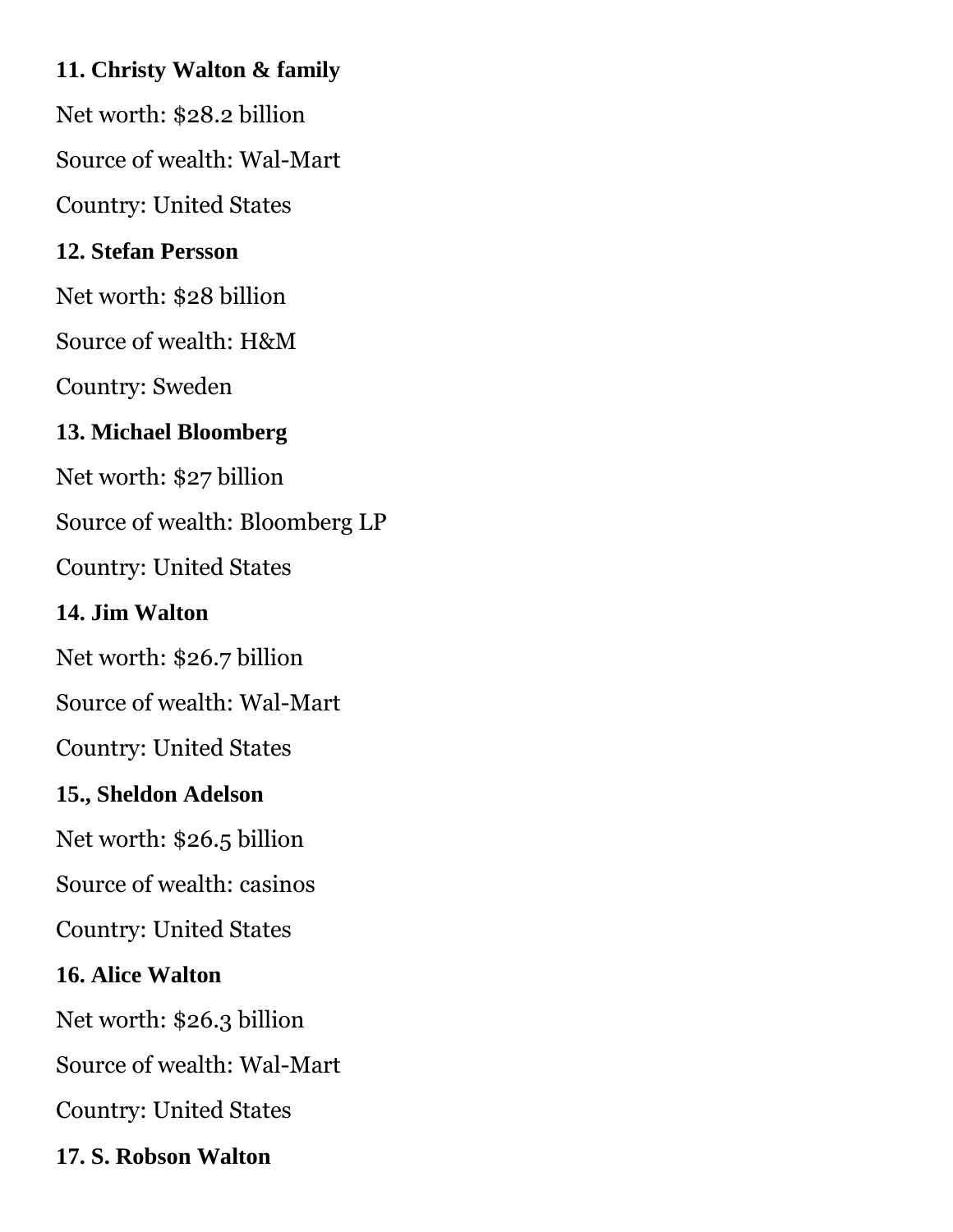Net worth: \$26.1 billion Source of wealth: Wal-Mart Country: United States **18. Karl Albrecht** Net worth: \$6 billion Source of wealth: Aldi Country: Germany **19. Jeff Bezos** Net worth: \$25.2 billion Source of wealth: Amazon.com Country: United States **20. Larry Page** Net worth: \$23 billion Source of wealth: Google Country: United States **21. Sergey Brin** billion Net worth: \$22.8 Source of wealth: Google Country: United States **22. Mukesh Ambani** Net worth: \$21.5 billion Source of wealth: petrochemicals, oil & gas Country: India **23. Michele Ferrero & family** Net worth: \$20.4 billion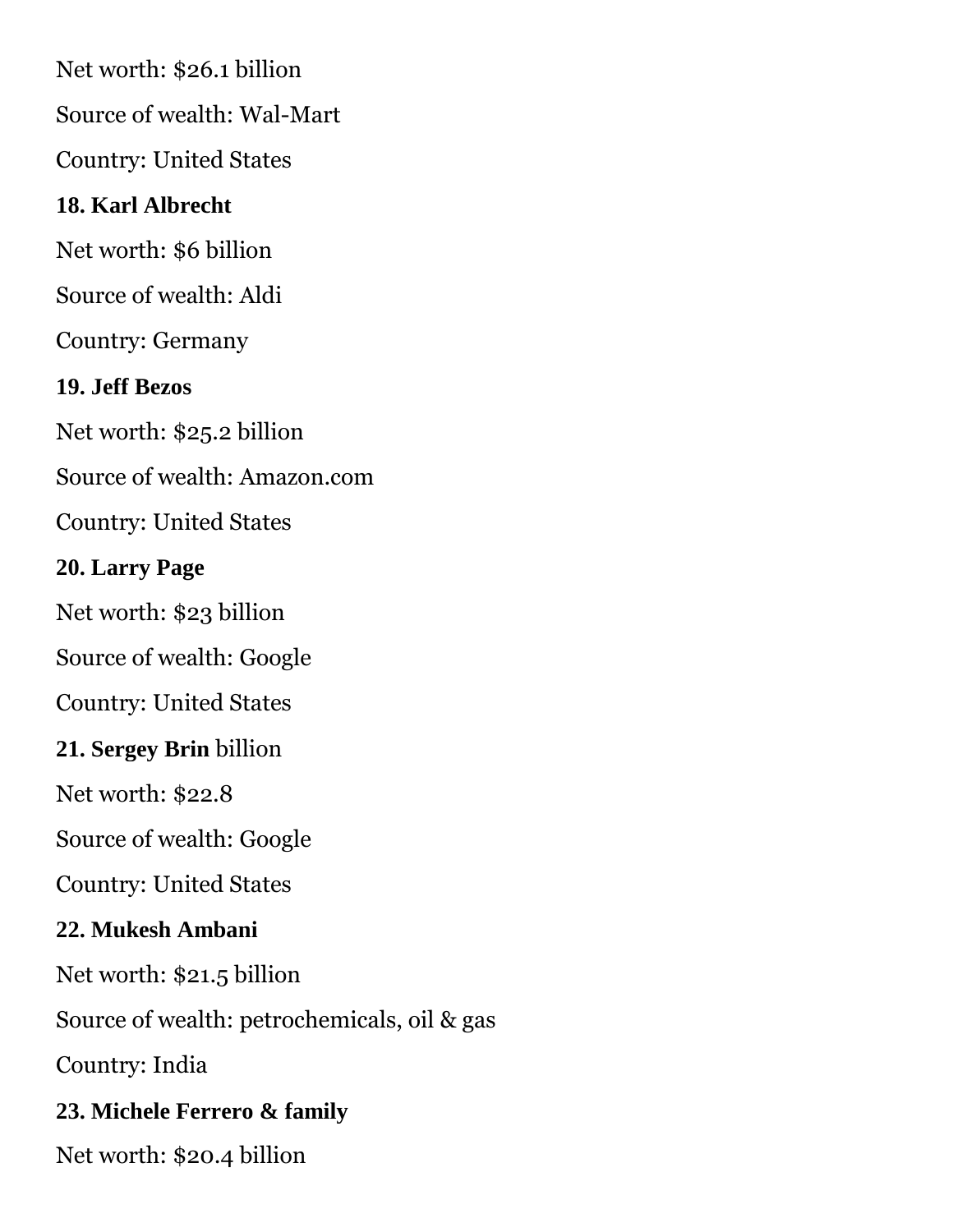Source of wealth: chocolates

Country: Italy

#### **24. Lee Shau Kee**

Net worth: \$20.3 billion

Source of wealth: diversified

Country: Hong Kong

## **24. David Thomson & family**

Net worth: \$20.3 billion

Source of wealth: media

Country: Canada

## **26. Carl Icahn**

Net worth: \$20 billion

Source of wealth: leveraged buyouts

Country: United States

## **26.Thomas & Raymond Kwok & family**

Net worth: \$20 billion

Source of wealth: real estate

Country: Hong Kong

## **28. Prince Alwaleed Bin Talal Alsaud**

Net worth: \$19.6 billion

Source of wealth: investments

Country: Saudi Arabia

#### **29.Dieter Schwarz**

Net worth: \$19.5 billion

Source of wealth: Returnee, retail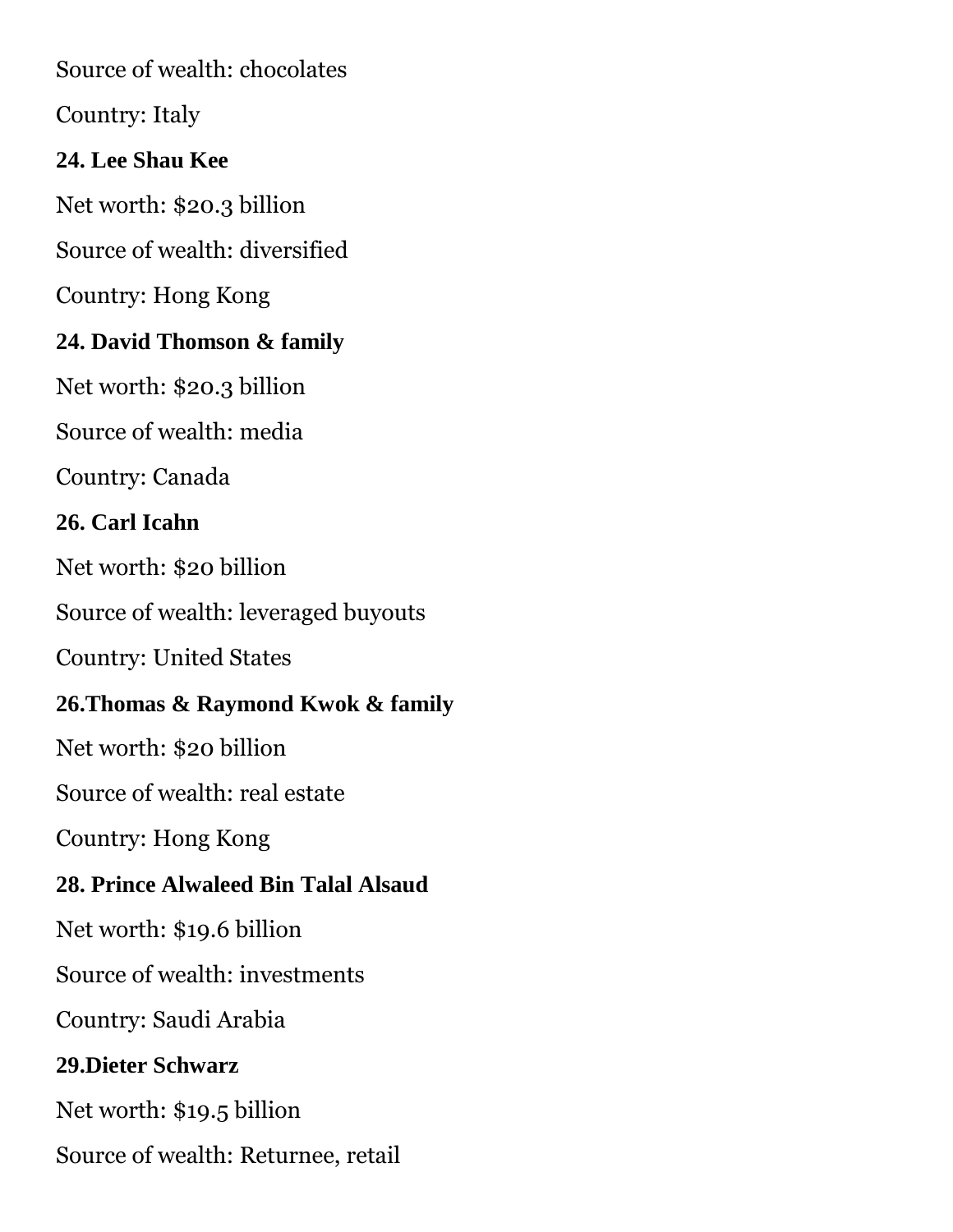Country: Germany

#### **30. George Soros**

Net worth: \$19.2 billion

Source of wealth: hedge funds

Country: United States

#### **31. Theo Jr. & family Albrecht**

Net worth: \$18.9 billion

Source of wealth: Aldi, Trader Joe's

Country: Germany

## **32. Alberto Bailleres Gonzalez & family**

Net worth: \$18.2 billion

Source of wealth: mining

Country: Mexico

## **33. Jorge Paulo Lemann**

Net worth: \$17.8 billion

Source of wealth: beer

Country: Brazil

#### **34. Alisher Usmanov**

Net worth: \$17.6 billion

Source of wealth: steel, telecom, investments

Country: Russia

#### **35. Iris Fontbona & family**

Net worth: \$17.4 billion

Source of wealth: mining

Country: Chile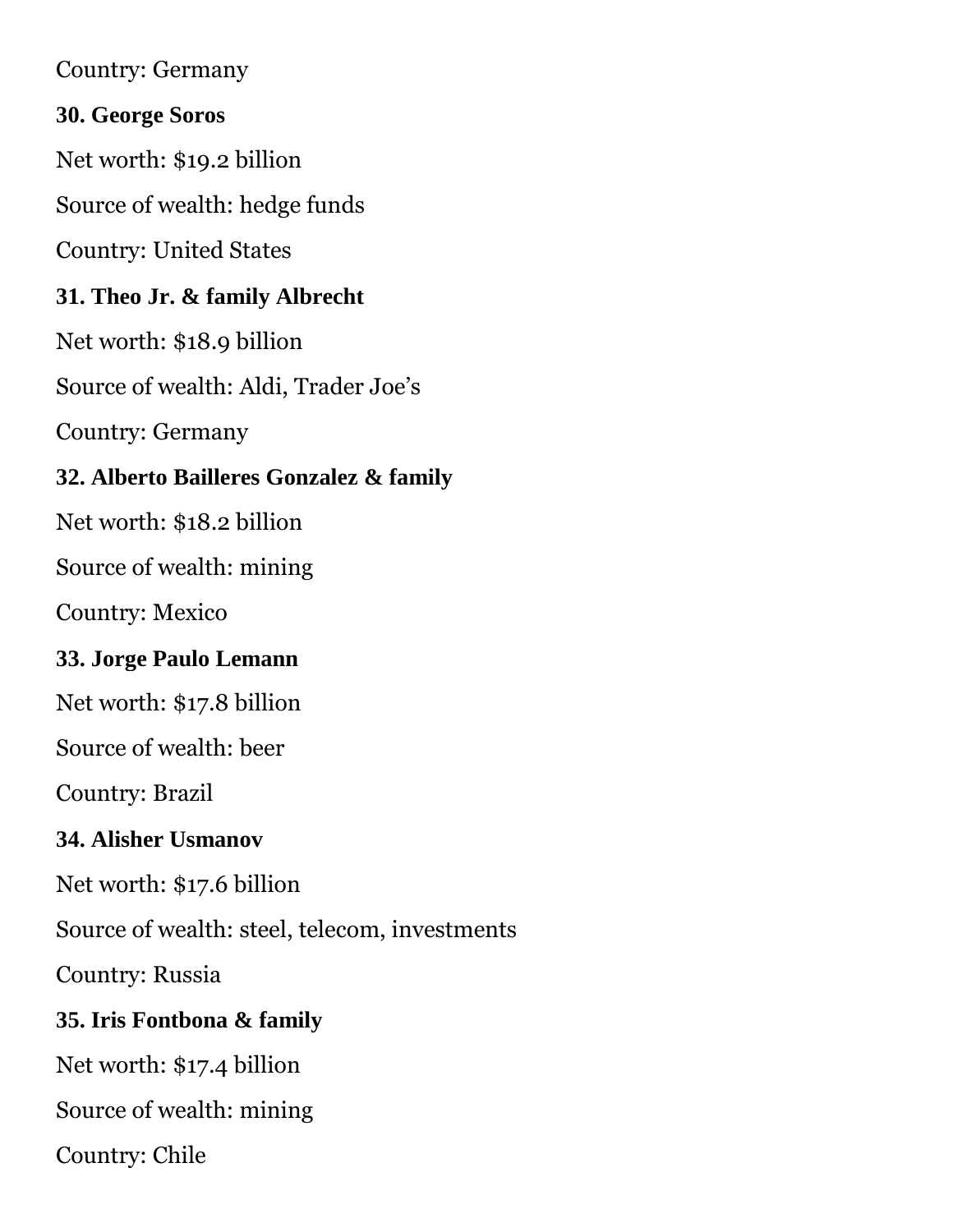#### **36. Forrest Mars Jr**

Net worth: \$17 billion

Source of wealth: candy

Country: United States

#### **36. Jacqueline Mars**

Net worth: \$7 billion

Source of wealth: candy

Country: United States

#### **36. John Mars**

Net worth: \$17 billion

Source of wealth: candy

Country:United States

#### **36. Georgina Rinehart**

Net worth: \$17 billion

Source of wealth: Mining

Country: Australia

#### **40. German Larrea Mota Velasco & family**

Net worth: \$16.7 billionaire

Source of wealth: mining

Country: Mexico

#### **41. Mikhail Fridman**

Net worth: \$16.5 billion

Source of wealth: oil, banking, telecom

Country: Russia

**41. Lakshmi Mittal**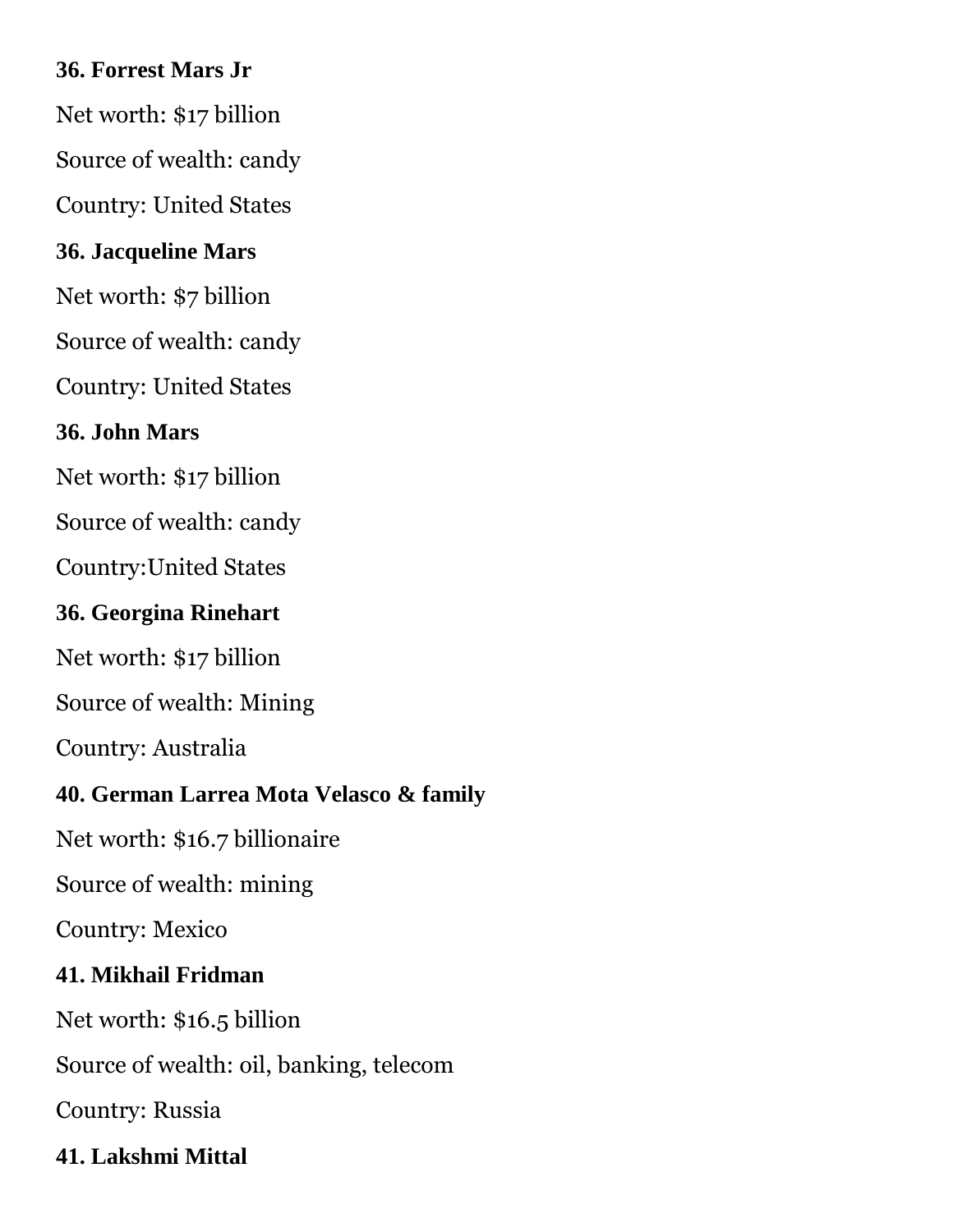Net worth: \$16.5 billion Source of wealth: steel Country: India **43. Aliko Dangote** Net worth: \$16.1 billion Source of wealth: cement, sugar, flour Country: Nigeria **44. Len Blavatnik** Net worth: \$16 billion Source of wealth: diversified Country: United States **44. Cheng Yu-tung** Net worth: \$16 billion Source of wealth: diversified Country: Hong Kong **46. Joseph Safra** Net worth: \$15.9 billion Source of wealth: banking Country: Brazil **47. Rinat Akhmetov** Net worth: \$15.4 billion Source of wealth: steel, coal Country: Ukraine **47. Leonid Mikhelson** Net worth: \$15.4 billion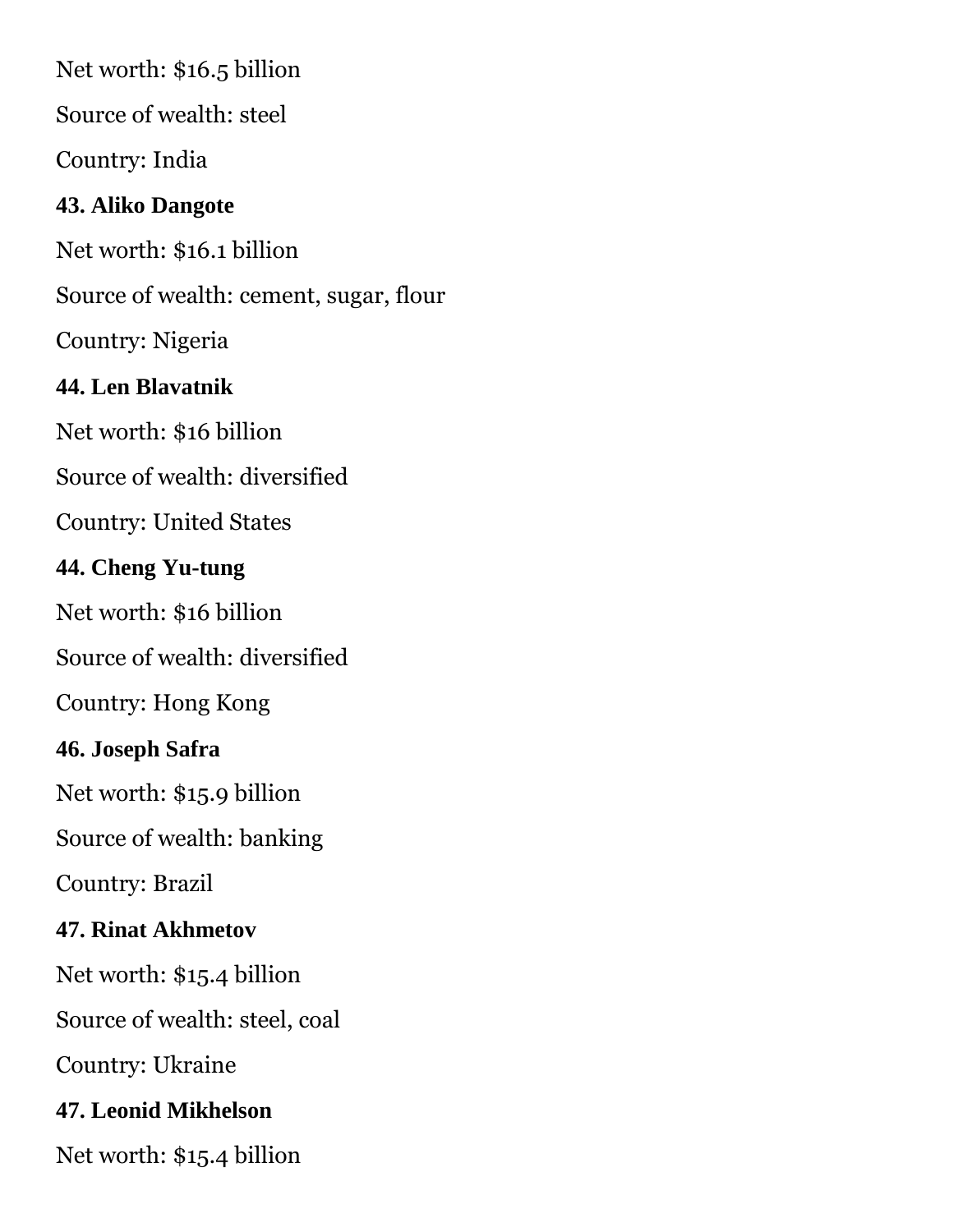Source of wealth: gas, chemicals

Country: Russia

#### **49. Michael Dell**

Net worth: \$15.3 billion

Source of wealth: Dell

Country: United States

## **49. Leonardo Del Vecchio**

Net worth: \$15.3 billion

Source of wealth: eyeglasses

Country: Italy

## **51. Steve Ballmer**

Net worth: \$15.2 billion

Source of wealth: Microsoft

Country: United States

## **52. Viktor Vekselberg**

Net worth: \$15.1 billion

Source of wealth: oil, metals

Country: Russia

# **53. Paul Allen**

Net worth: \$5 billion

Source of wealth: Microsoft, investments

Country: United States

## **53. Francois Pinault & family**

Net worth: \$15 billion

Source of wealth: retail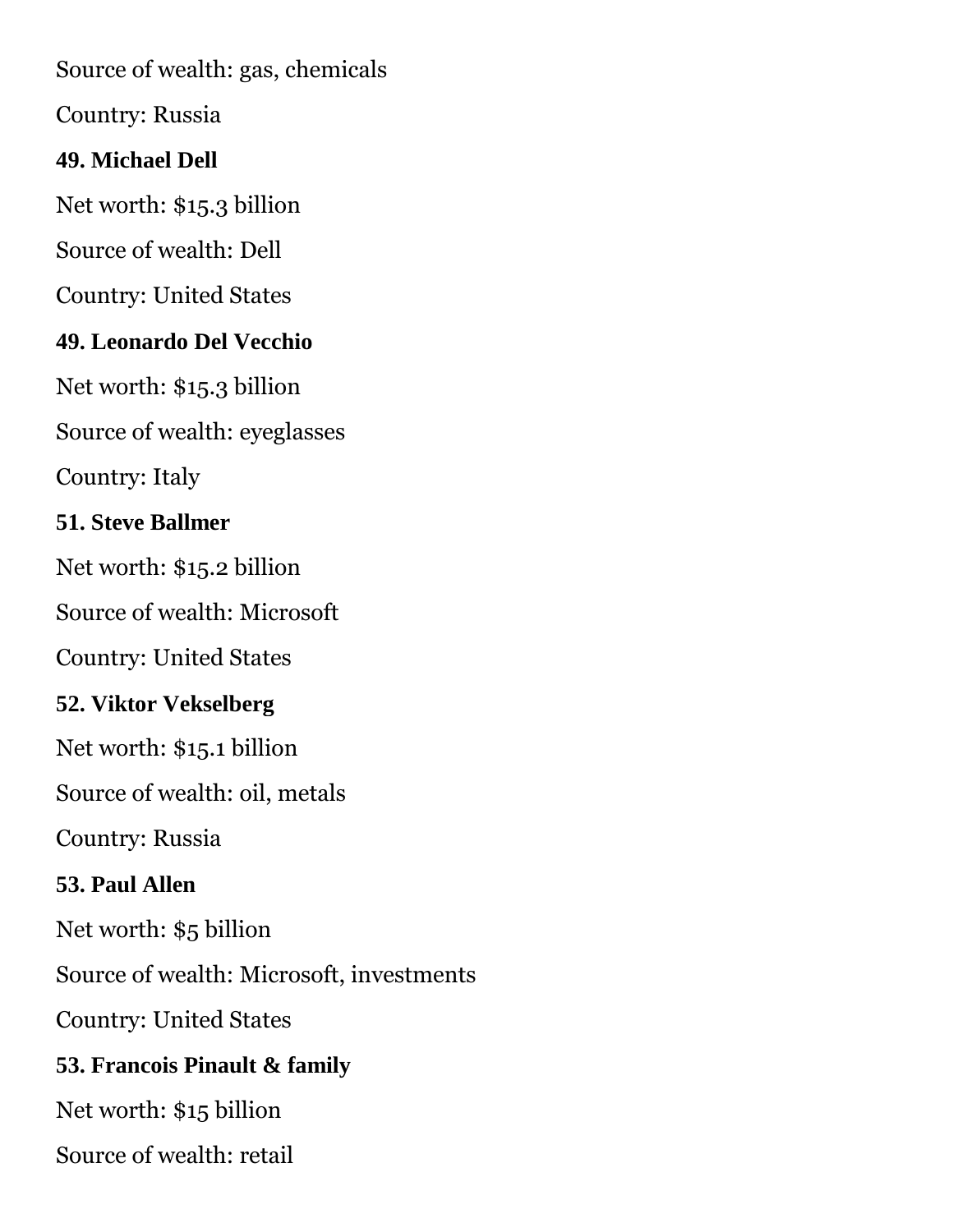Country: France

#### **55. Vagit Alekperov**

Net worth: \$14.8 billion

Source of wealth: Lukoil

Country: Russia

## **56. Phil Knight**

Net worth: \$14.4 billion

Source of wealth: Nike

Country: United States

## **56. Andrey Melnichenko**

Net worth: \$14.4 billion

## Source of wealth: coal, fertilizers

Country: Russia

## **58. Dhanin Chearavanont & family**

Net worth: \$14.3 billion

Source of wealth: Food

Country: Thailand

## **58. Susanne Klatten**

Net worth: \$14.3 billion

Source of wealth: BMW, pharmaceuticals

Country: Germany

## **58. Vladimir Potanin**

Net worth: \$14.3 billion

Source of wealth: metals

Country: Russia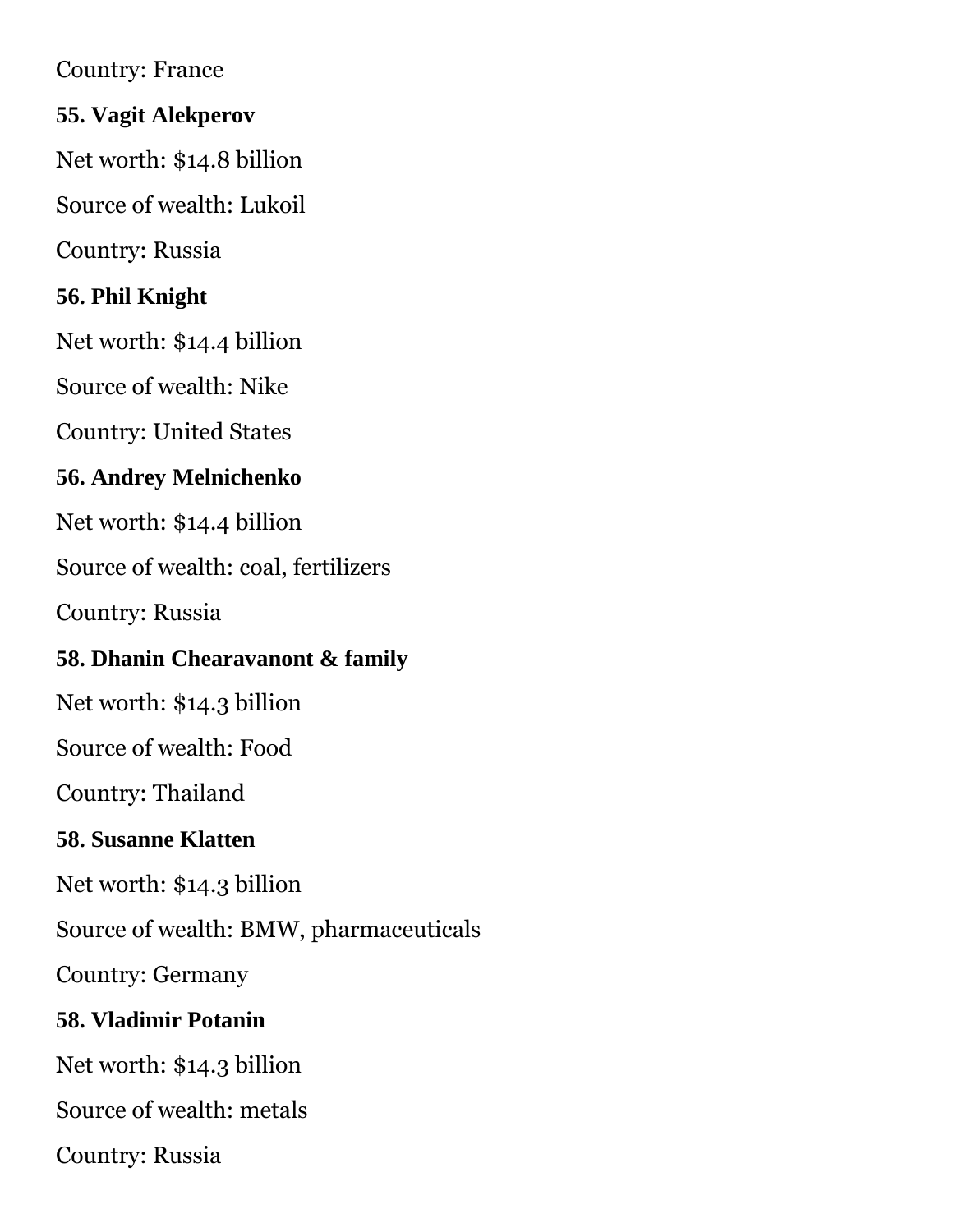#### **61. Michael Otto & family**

Net worth: \$14.2 billion Source of wealth: retail, real estate Country: Germany **62. Vladimir Lisin** Net worth: \$14.1 billion Source of wealth: steel, transport Country: Russia **62. Gennady Timchenko** Net worth: \$14.1 billion Source of wealth: oil & gas Country: Russia **64. Luis Carlos Sarmiento** Net worth: \$13.9 billion Source of wealth: banking Country: Colombia **65. Mohammed Al Amoudi** Net worth: \$13.5 billion Source of wealth: oil, diversified Country: Saudi Arabia **66. Tadashi Yanai & family** Net worth: \$13.3 billion Source of wealth: retail Country: Japan **66. Mark Zuckerberg**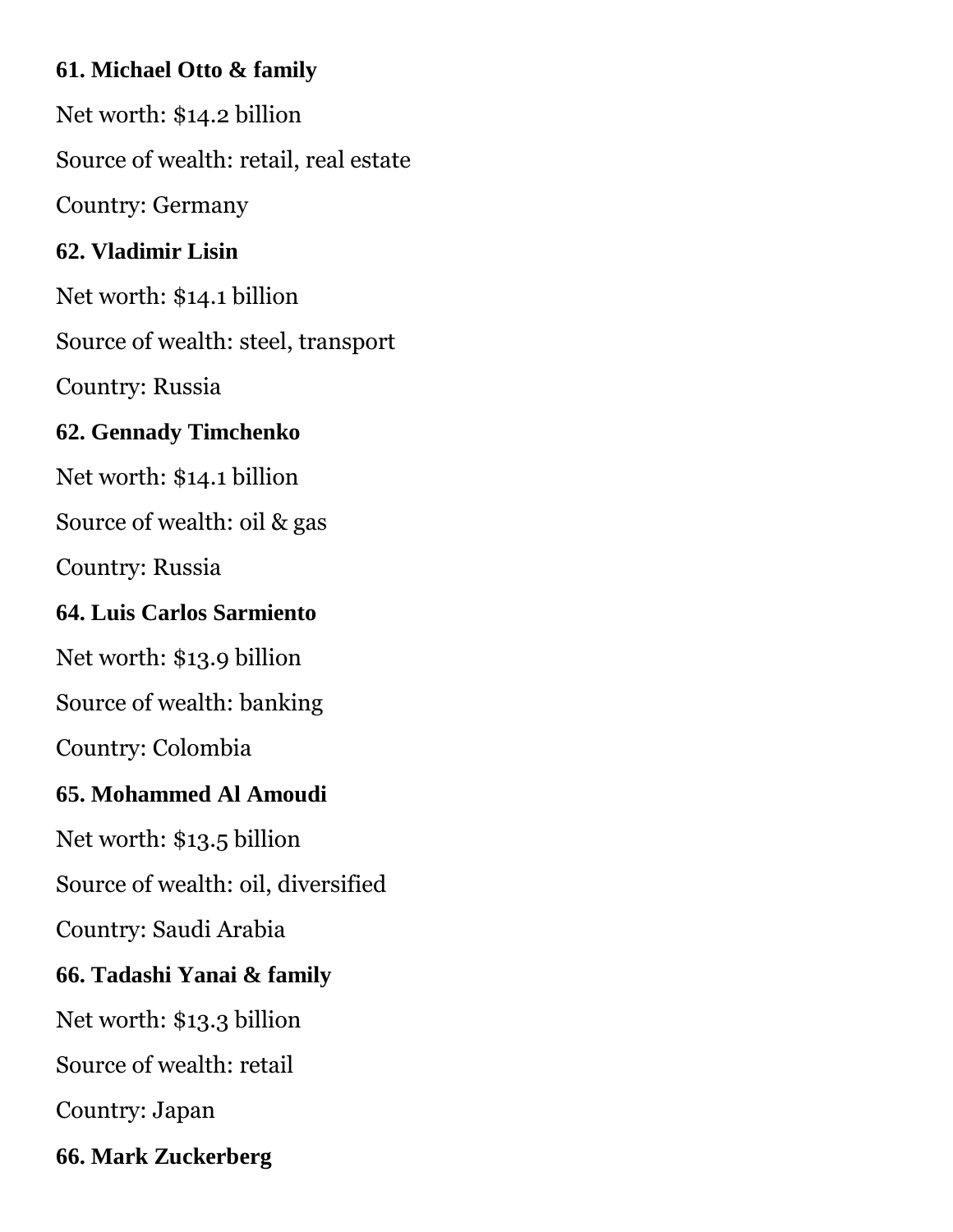Net worth: \$13.3 billion Source of wealth: Facebook Country: United States **68. Henry Sy & family** Net worth: \$13.2 billion Source of wealth: diversified Country: Philippines **69. Donald Bren** Net worth: \$13 billion Source of wealth: real estate Country: United States **69. Serge Dassault & family** Net worth: \$13 billion Source of wealth: aviation Country: France **69. Lee Kun-Hee** Net worth: \$13 billion Source of wealth: SAMSUNG Country: South Korea **69, Mikhail Prokhorov** Net worth: \$13 Down Source of wealth: investments Country: Russia **73. Alexey Mordashov** Net worth: \$12.8 billion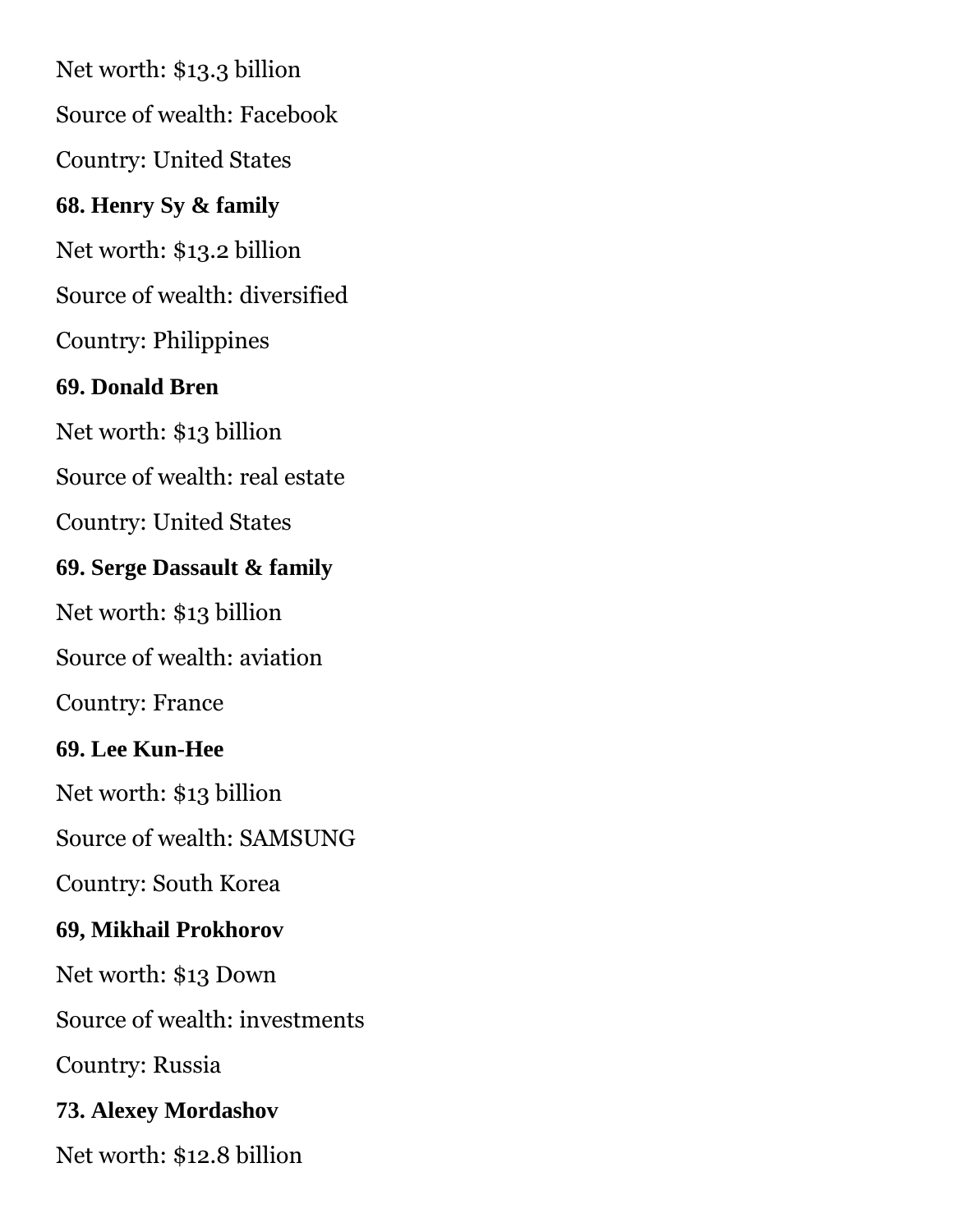Source of wealth: steel, investments

Country: Russia

## **74. Antonio Ermirio de Moraes & family**

Net worth: \$12.79 billion

Source of wealth: diversified

Country: Brazil

## **74. Abigail Johnson**

Net worth: \$12.79 billion

Source of wealth: money management

Country: United States

## **76. Ray Dalio**

Net worth: \$12.59 billion

Source of wealth: hedge funds

Country: United States

## **76. Robert Kuok**

Net worth: \$12.59 billion

Source of wealth: diversified

Country: Malaysia

# **78. Miuccia Prada**

Net worth: \$12.49 billion

Source of wealth: Prada

Country: Italy

# **79. Ronald Perelman**

Net worth: \$12.29 billion

Source of wealth: leveraged buyouts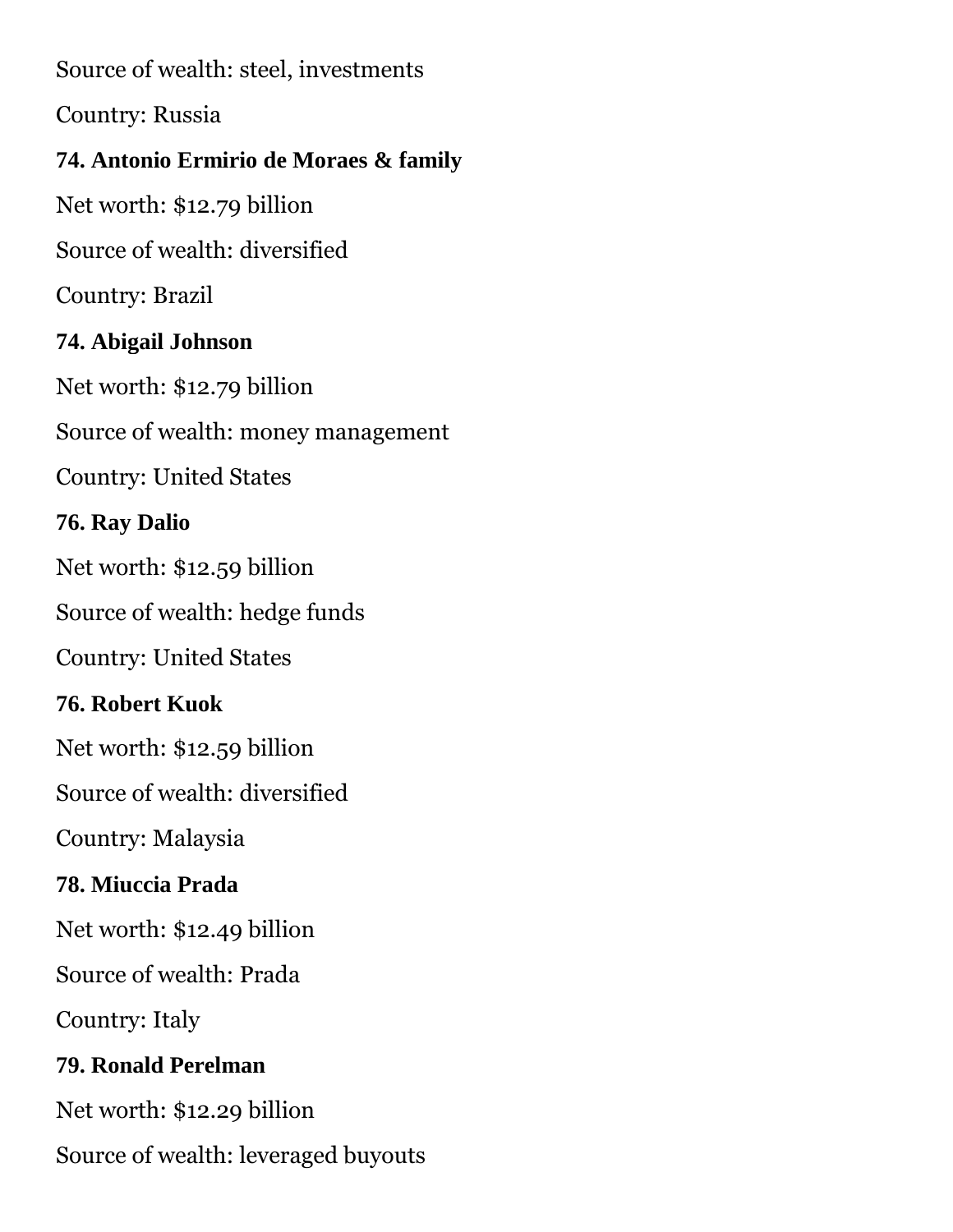Country: United States

#### **80. Anne Cox Chambers**

Net worth: \$129 billion

Source of wealth: media

Country: United States

#### **81.Stefan Quandt**

Net worth: \$11.9 billion

Source of wealth: BMW

Country: Germany

## **82. Ananda Krishnan**

Net worth: \$11.7billion

Source of wealth: telecoms

Country: Malaysia

# **82. Alejandro Santo Domingo Davila**

Net worth: \$11.7 billion

Source of wealth: beer

Country: Colombia

## **82. James Simons**

Net worth: \$11.7 billion

Source of wealth: hedge funds

Country: United States

## **82. Charoen Sirivadhanabhakdi**

Net worth: \$11.7 billion

Source of wealth: Drinks

Country: Thailand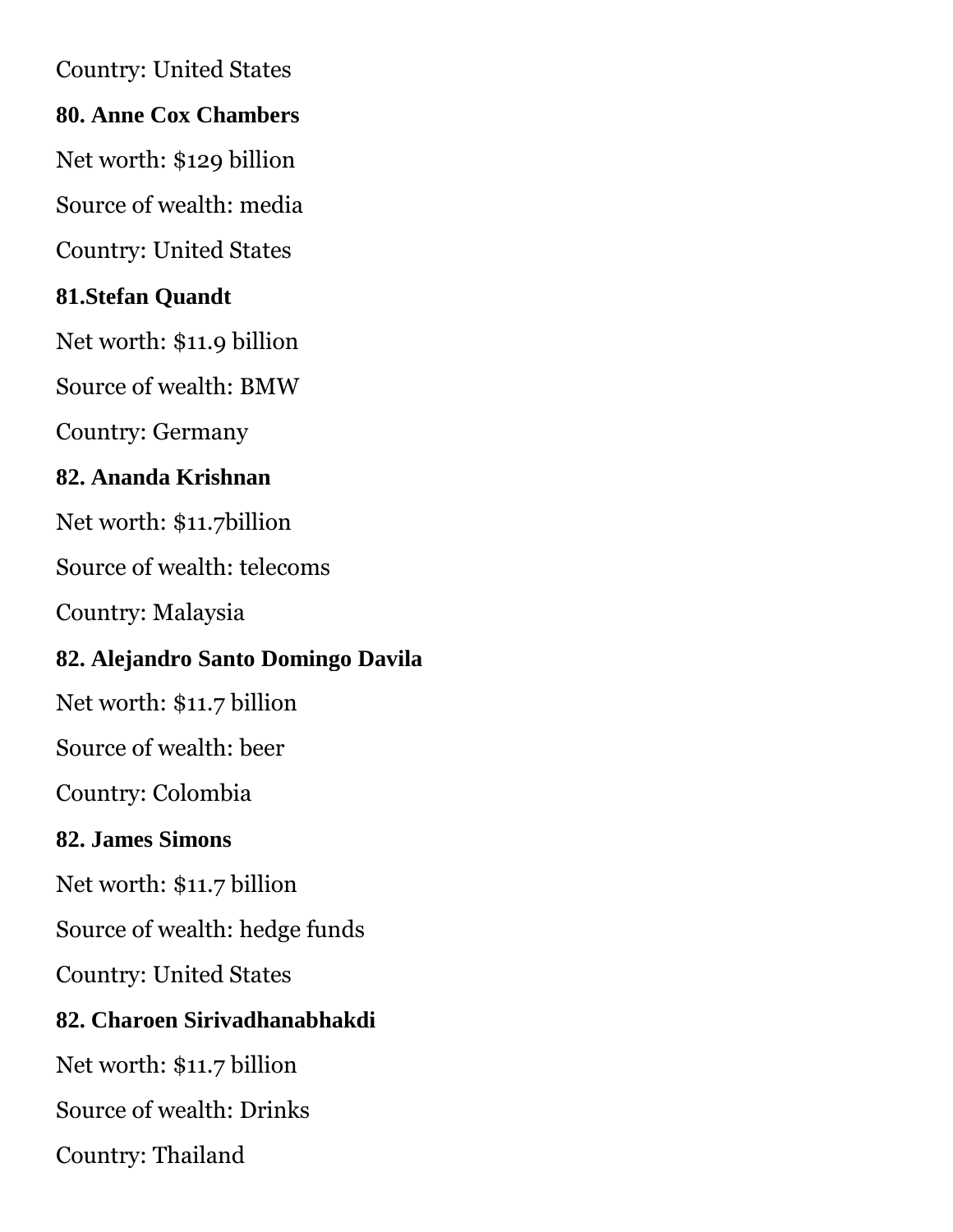#### **86. Zong Qinghou**

Net worth: \$11.6 billion Source of wealth: beverages Country: China **87. Dirce Navarro De Camargo & family** Net worth: \$11.5 billion Source of wealth: Returnee, construction Country: Brazil **87. John Fredriksen** Net worth: \$11.5billion Source of wealth: shipping Country: Cyprus **89. Gerald Cavendish Grosvenor & family** Net worth: \$11.4 billion Source of wealth: real estate Country: United Kingdom **90. Harold Hamm** Net worth: \$11.3 billion Source of wealth: oil & gas Country: United State **91. Rupert Murdoch** Net worth: \$11.2 billion Source of wealth: News Corp Country: United States **91. John Paulson**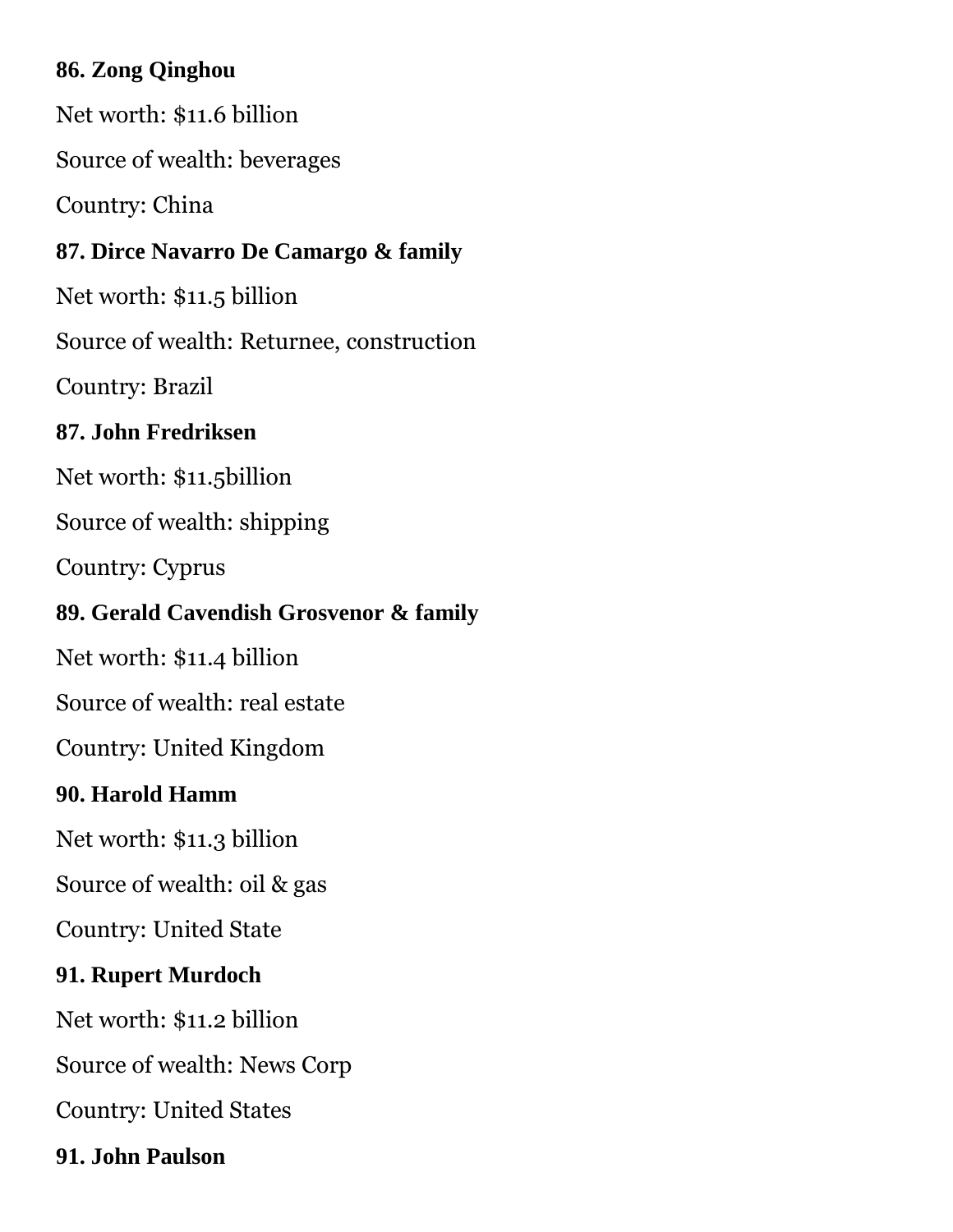Net worth: \$11.2 billion Source of wealth: hedge funds Country: United States **91. Azim Premj** Net worth: \$11.2 billion Source of wealth: software Country: India **94. Ernesto Bertarelli & family** Net worth: \$11 billion Source of wealth: biotech, investments Country: Switzerland **94. Charlene de Carvalho-Heineken** Net worth: \$11 billion Source of wealth: Heineken Country: Netherlands **94. Hans Rausing** Net worth: \$11 billion Source of wealth: packaging Country: Sweden **94. Jack Taylor & family** Net worth: \$11 billion Source of wealth: Enterprise Rent-A-Car Country: United States **98. Lui Che Woo** Net worth: \$10.7 billion